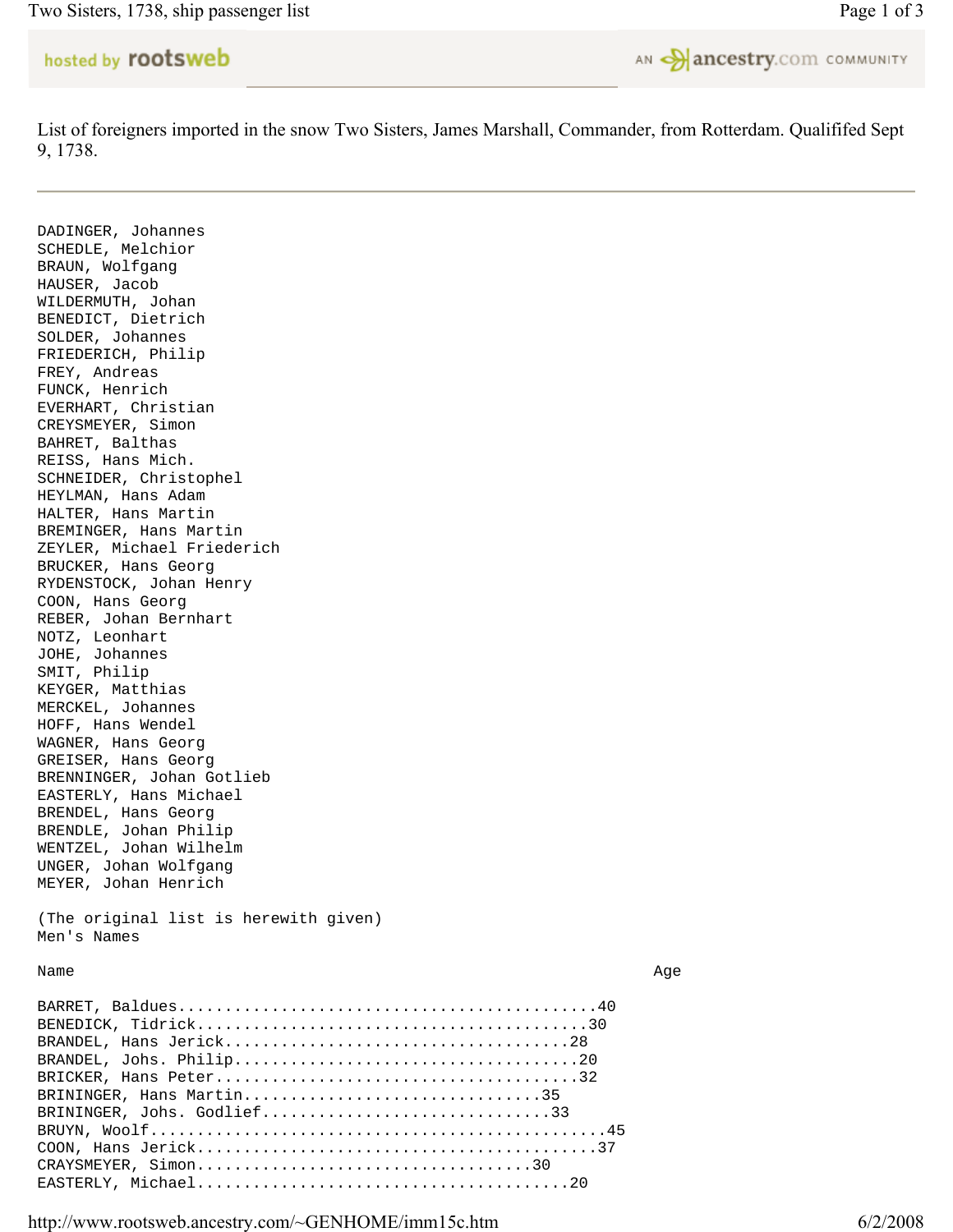## Two Sisters, 1738, ship passenger list

| HOLDER, Hans Marthel24        |
|-------------------------------|
|                               |
|                               |
| HOYLMAN, Hans Adam24          |
|                               |
|                               |
|                               |
|                               |
|                               |
|                               |
|                               |
| RYDLESTACK, Johs. Hendrick40  |
|                               |
|                               |
|                               |
|                               |
|                               |
| WAGENOR, Hans Jorick34        |
|                               |
|                               |
|                               |
|                               |
| Women's Names                 |
|                               |
|                               |
|                               |
|                               |
|                               |
|                               |
|                               |
|                               |
|                               |
|                               |
|                               |
|                               |
|                               |
|                               |
| GREISER, Maria Christina33    |
| GREISER, Susannah Catharina29 |
|                               |
| HOOFTEN, Anna Elizabeth27     |
|                               |
|                               |
|                               |
|                               |
|                               |
|                               |
|                               |
|                               |
|                               |
|                               |
|                               |

Children's Names